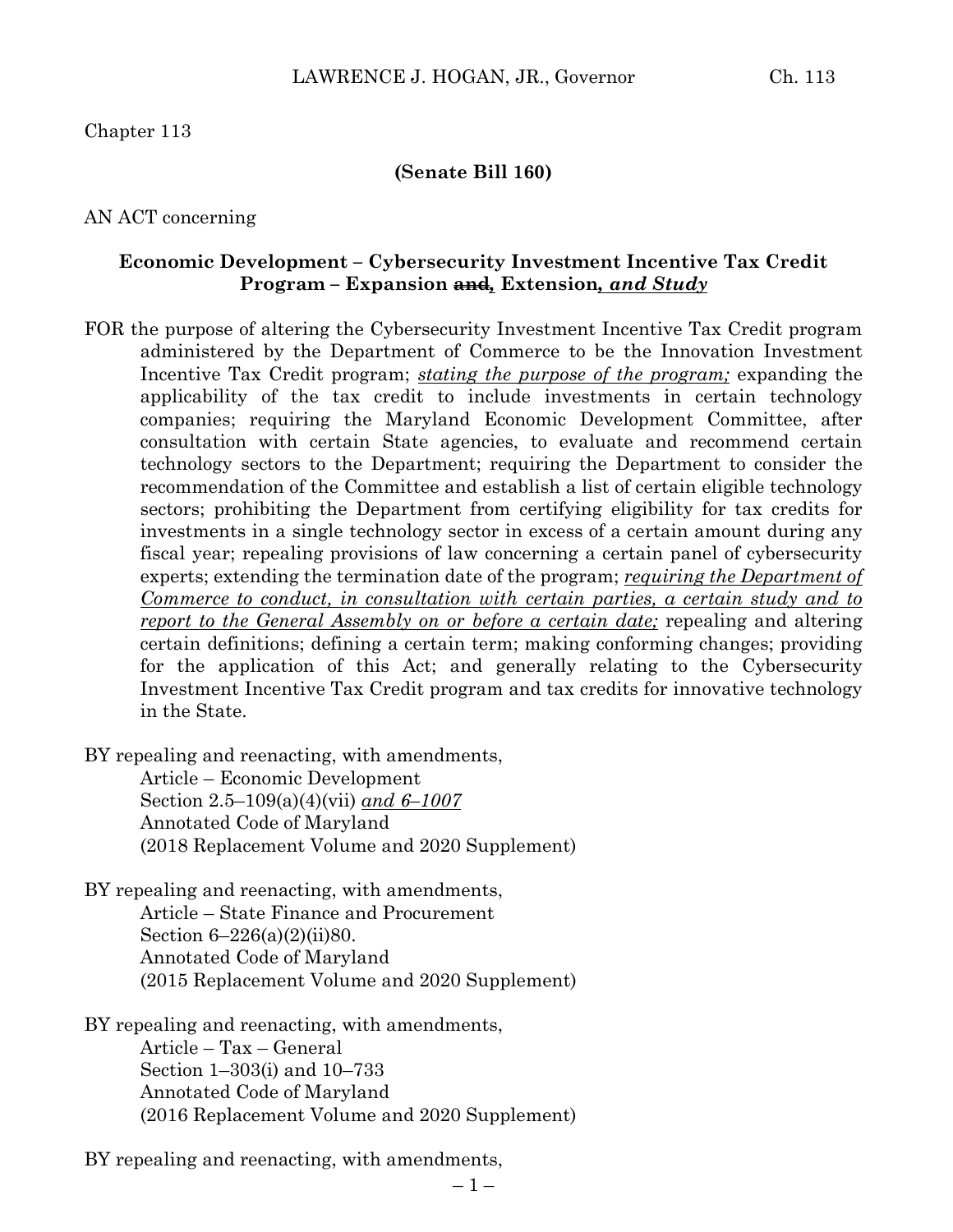Chapter 390 of the Acts of the General Assembly of 2013, as amended by Chapter 578 of the Acts of the General Assembly of 2018 Section 2

SECTION 1. BE IT ENACTED BY THE GENERAL ASSEMBLY OF MARYLAND, That the Laws of Maryland read as follows:

## **Article – Economic Development**

 $2.5 - 109.$ 

(a) In this section, "economic development program" means:

(4) each of the tax credit programs administered by the Department, including:

Credit;

(vii) the **[**Cybersecurity**] INNOVATION** Investment Incentive Tax

*6–1007.*

*(a) In this section, "investment", "qualified investor", and "qualified Maryland [cybersecurity] TECHNOLOGY company" have the meanings stated in § 10–733 of the Tax – General Article.*

*(b) For a qualified opportunity fund that is a qualified investor in a qualified Maryland [cybersecurity] TECHNOLOGY company under § 10–733 of the Tax – General Article, if the qualified Maryland [cybersecurity] TECHNOLOGY company, on or after March 1, 2018, is newly established in or expands into an opportunity zone in a county other than Allegany County, Dorchester County, Garrett County, or Somerset County:*

*(1) the Level 1 opportunity zone enhancement is 33% of the investment in a qualified Maryland [cybersecurity] TECHNOLOGY company, not to exceed \$300,000; and*

*(2) the Level 2 opportunity zone enhancement is 50% of the investment in the qualified Maryland [cybersecurity] TECHNOLOGY company, not to exceed \$500,000.*

*(c) The enhanced tax credit percentages and maximums authorized under subsection (b) of this section are in substitution for and not in addition to the percentages and maximums under § 10–733(d) of the Tax – General Article.*

## **Article – State Finance and Procurement**

6–226.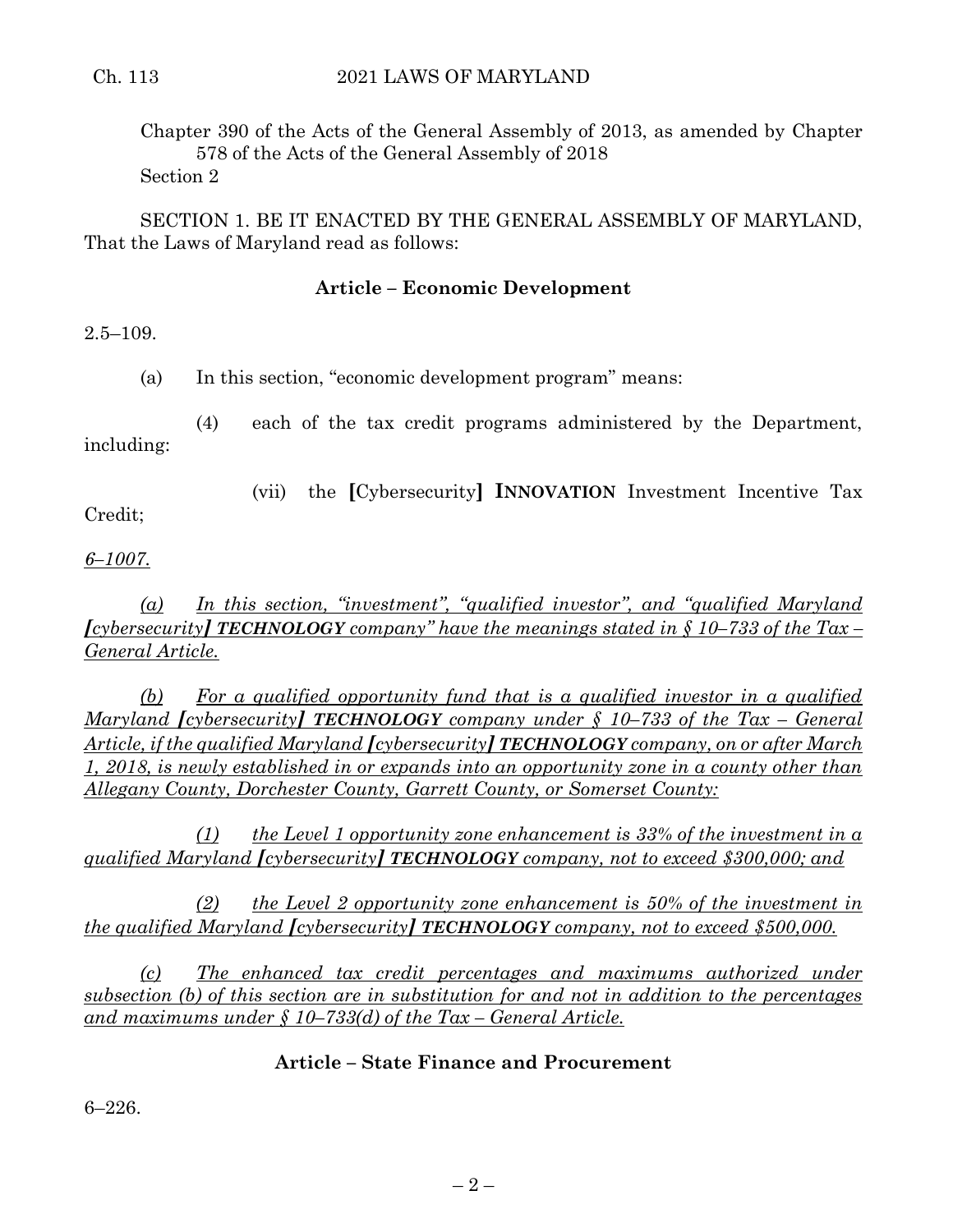(a) (2) (ii) The provisions of subparagraph (i) of this paragraph do not apply to the following funds:

80. the **[**Cybersecurity**] INNOVATION** Investment Fund;

# **Article – Tax – General**

1–303.

(i) On or before July 1, 2023, an evaluation shall be made of the tax credits under § 10–733 of this article (**[**cybersecurity**] INNOVATION** investment incentive) and § 10–733.1 of this article (purchase of cybersecurity technology or service).

10–733.

(a) (1) In this section the following words have the meanings indicated.

(2) (i) 1. "Company" means any entity of any form duly organized and existing under the laws of any jurisdiction for the purpose of conducting business for profit.

2. "Company" includes an entity that becomes duly organized and existing under the laws of any jurisdiction for the purpose of conducting business for profit within 4 months of receiving a qualified investment.

(ii) "Company" does not include a sole proprietorship.

**[**(3) "Cybersecurity company" means a company organized for profit that is engaged primarily in the development of innovative and proprietary cybersecurity technology.

(4) "Cybersecurity technology" means products or goods intended to detect or prevent activity intended to result in unauthorized access to, exfiltration of, manipulation of, or impairment to the integrity, confidentiality, or availability of an information system or information stored on or transiting an information system.**]**

**[**(5)**] (3)** "Department" means the Department of Commerce.

**[**(6)**] (4)** (i) "Investment" means the contribution of money in cash or cash equivalents expressed in United States dollars, at a risk of loss, to a qualified Maryland **[**cybersecurity**] TECHNOLOGY** company in exchange for stock, a partnership or membership interest, or any other ownership interest in the equity of the qualified Maryland **[**cybersecurity**] TECHNOLOGY** company, title to which ownership interest shall vest in the qualified investor.

(ii) "Investment" does not include debt unless it is convertible debt.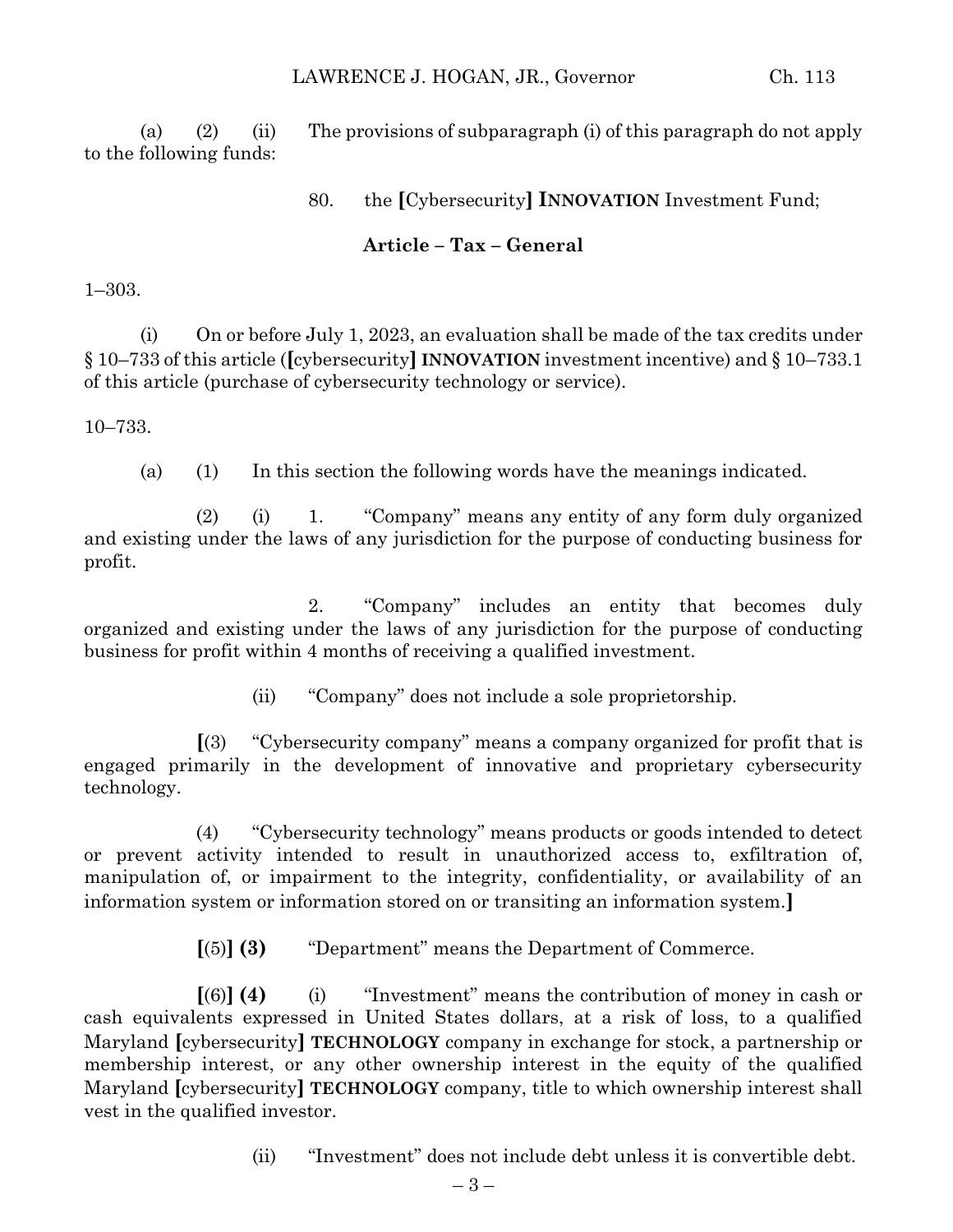(iii) For purposes of this section, an investment is at risk of loss when repayment entirely depends on the success of the business operations of the qualified company.

**[**(7) "Panel" means the panel that the Department may establish under subsection (e) of this section composed of experts in the area of cybersecurity technology.

(8)**] (5)** (i) "Qualified investor" means any individual or entity that invests at least \$25,000 in a qualified Maryland **[**cybersecurity**] TECHNOLOGY** company and that is required to file an income tax return in any jurisdiction.

(ii) "Qualified investor" does not include*:*

*1.* a qualified pension plan, an individual retirement account, or any other qualified retirement plan under the Employee Retirement Income Security Act of 1974, as amended, or fiduciaries or custodians under such plans, or similar tax–favored plans or entities under the laws of other countries*; OR*

# *2. A FOUNDER OR CURRENT EMPLOYEE OF THE QUALIFIED MARYLAND TECHNOLOGY COMPANY, IF THE COMPANY HAS BEEN IN ACTIVE BUSINESS FOR MORE THAN 5 YEARS*.

**[**(9)**] (6) (I)** "Qualified Maryland **[**cybersecurity**] TECHNOLOGY** company" means a **[**cybersecurity**] TECHNOLOGY** company that has met the criteria set forth in subsection  $\left(\frac{b}{2}\right)(2)$  of this section.

# **(II) "QUALIFIED MARYLAND TECHNOLOGY COMPANY" DOES NOT INCLUDE A TECHNOLOGY COMPANY THAT IS OR HAS BEEN CERTIFIED AS A QUALIFIED MARYLAND BIOTECHNOLOGY COMPANY UNDER § 10–725 OF THIS SUBTITLE.**

**[**(10)**] (7)** "Secretary" means the Secretary of Commerce.

**(8) "TECHNOLOGY COMPANY" MEANS A COMPANY ORGANIZED FOR PROFIT THAT IS ENGAGED IN THE RESEARCH, DEVELOPMENT, OR COMMERCIALIZATION OF INNOVATIVE AND PROPRIETARY TECHNOLOGY.**

(b) (1) *THE INNOVATION INVESTMENT INCENTIVE TAX CREDIT IS INTENDED TO FOSTER THE GROWTH OF MARYLAND'S TECHNOLOGY SECTORS BY INCENTIVIZING INVESTMENT IN EARLY–STAGE COMPANIES WITH THE GOAL OF INCREASING THE NUMBER OF COMPANIES DEVELOPING INNOVATIVE TECHNOLOGIES IN MARYLAND, INCREASING OVERALL INVESTMENTS IN CURRENT AND EMERGING TECHNOLOGY SECTORS, AND INCREASING THE NUMBER OF*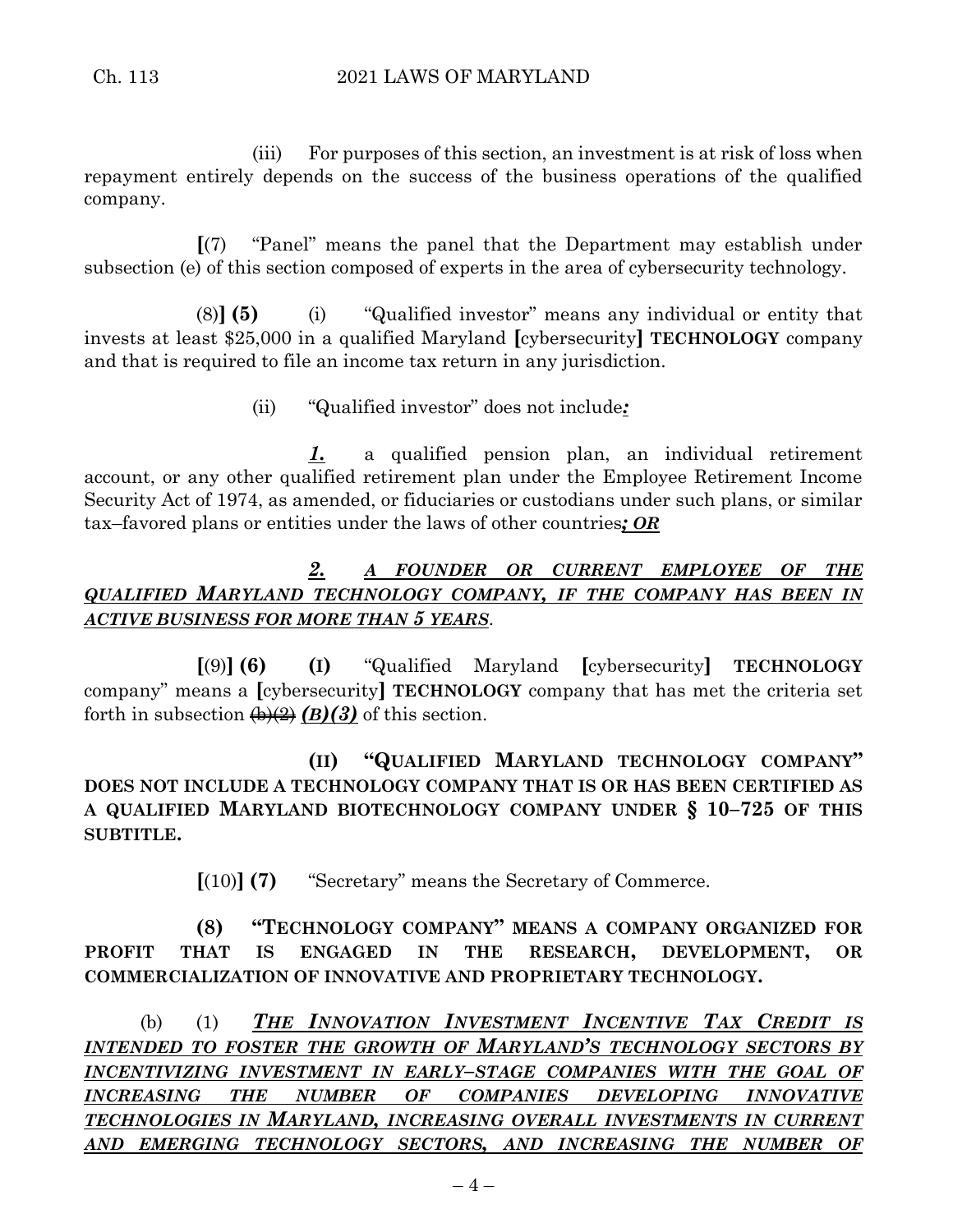## *INDIVIDUAL INVESTORS ACTIVELY INVESTING IN MARYLAND'S TECHNOLOGY COMPANIES.*

*(2)* Subject to paragraph (2) *(3)* of this subsection and subsections (d) and **[**(f)**] (E)** of this section, for the taxable year in which an investment in a qualified Maryland **[**cybersecurity**] TECHNOLOGY** company is made, a qualified investor may claim a credit against the State income tax in an amount equal to the amount of tax credit stated in the final credit certificate approved by the Secretary for the investment as provided under this section.

 $\Rightarrow$  (3) To be eligible for the tax credit described in paragraph  $\leftrightarrow$  (2) of this subsection, the qualified investor:

(i) may not, after making the proposed investment, own or control more than 25% of the equity interests in the qualified Maryland **[**cybersecurity**] TECHNOLOGY** company in which the investment is made; and

(ii) at least 30 days prior to making an investment in a qualified Maryland **[**cybersecurity**] TECHNOLOGY** company for which the qualified investor would be eligible for an initial tax credit certificate under this subsection, shall submit an application to the Department containing the following:

1. evidence that the investor is:

A. if a company, duly organized and in good standing in the jurisdiction under the laws under which it is organized;

B. current in the payment of all tax obligations to a state or any unit or subdivision of a state; and

C. not in default under the terms of any contract with, indebtedness to, or grant from a state or any unit or subdivision of a state;

2. evidence that the qualified Maryland **[**cybersecurity**] TECHNOLOGY** company has satisfied the following minimum requirements for consideration as a qualified Maryland **[**cybersecurity**] TECHNOLOGY** company:

A. has its headquarters and base of operations in this State;

B. has not participated in the tax credit program under this section for more than **[**1**] 3** prior fiscal **[**year**] YEARS**;

C. has an aggregate capitalization of at least \$100,000;

D. owns or has properly licensed any proprietary technology;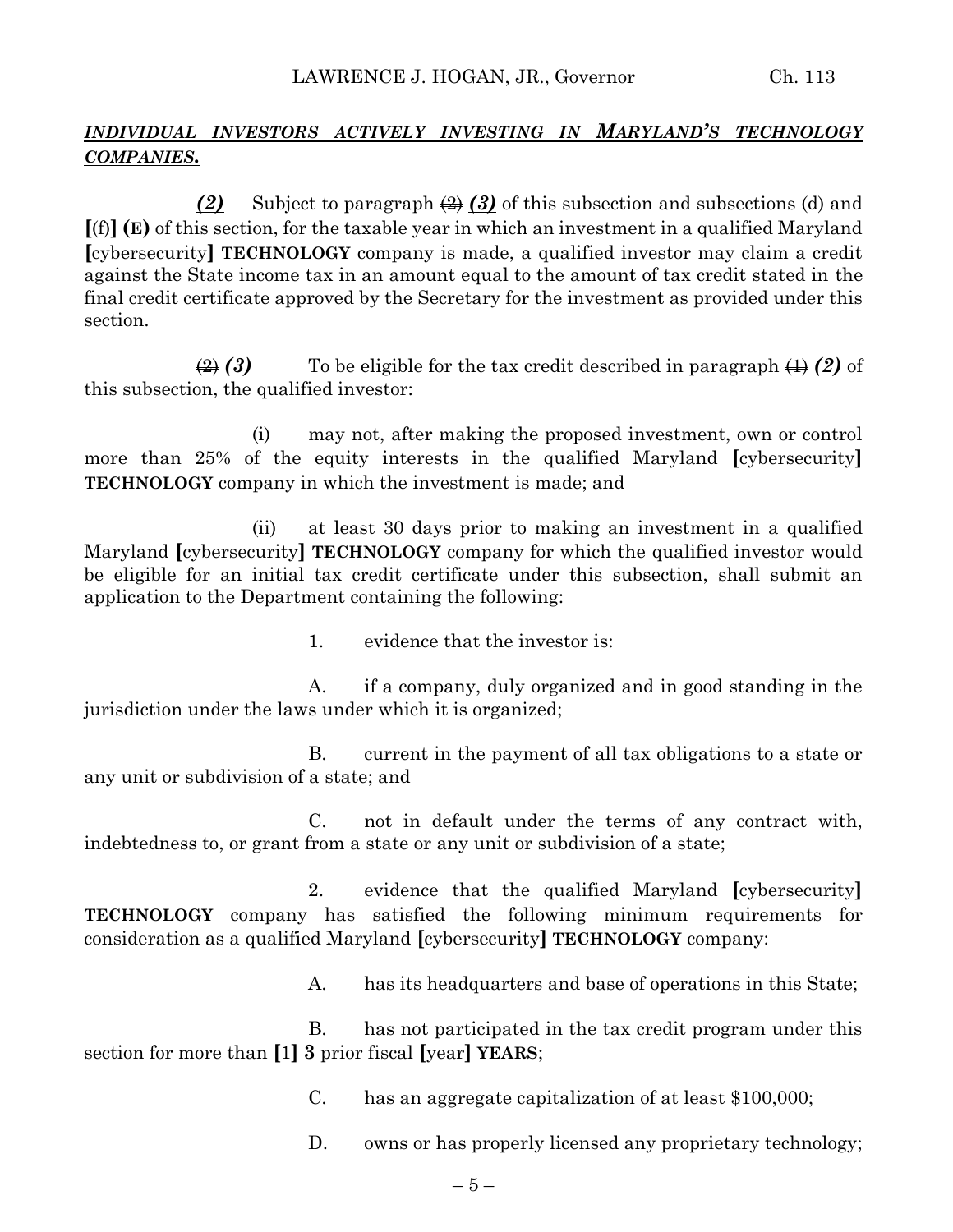### Ch. 113 2021 LAWS OF MARYLAND

E. has fewer than 50 full–time employees;

F. does not have its securities publicly traded on any exchange;

G. is in good standing;

H. is current in the payment of all tax obligations to the State or any unit or subdivision of the State;

I. is not in default under the terms of any contract with, indebtedness to, or grant from the State or any unit or subdivision of the State; and

J. meets any other reasonable requirements of the Department evidencing that the company is a going concern **[**primarily**]** engaged in the **RESEARCH,** development**, OR COMMERCIALIZATION** of innovative and proprietary **[**cybersecurity**]** technology **IN AN ELIGIBLE TECHNOLOGY SECTOR IDENTIFIED IN ACCORDANCE WITH PARAGRAPH (3)** *(4)* **OF THIS SUBSECTION**; and

3. any other information the Department may require.

**(3)** *(4)* **(I) AFTER CONSULTING WITH THE DEPARTMENT AND THE MARYLAND DEPARTMENT OF LABOR, EACH YEAR THE MARYLAND ECONOMIC DEVELOPMENT COMMISSION SHALL:**

**1. EVALUATE THE POTENTIAL EMPLOYMENT AND ECONOMIC GROWTH OF MARYLAND'S TECHNOLOGY SECTORS; AND**

**2. RECOMMEND ELIGIBLE TECHNOLOGY SECTORS TO THE DEPARTMENT.**

**(II) EACH YEAR THE DEPARTMENT SHALL:**

**1. CONSIDER THE RECOMMENDATION OF THE MARYLAND ECONOMIC DEVELOPMENT COMMISSION; AND**

**2. ESTABLISH A LIST OF TECHNOLOGY SECTORS THAT WILL BE ELIGIBLE FOR THE TAX CREDIT UNDER THIS SECTION.**

**(III) IN DETERMINING WHETHER A COMPANY IS ENGAGED IN AN ELIGIBLE TECHNOLOGY SECTOR, THE DEPARTMENT SHALL CONSIDER THE DEFINITIONS SET FORTH IN THE NORTH AMERICAN INDUSTRY CLASSIFICATION SYSTEM (NAICS).**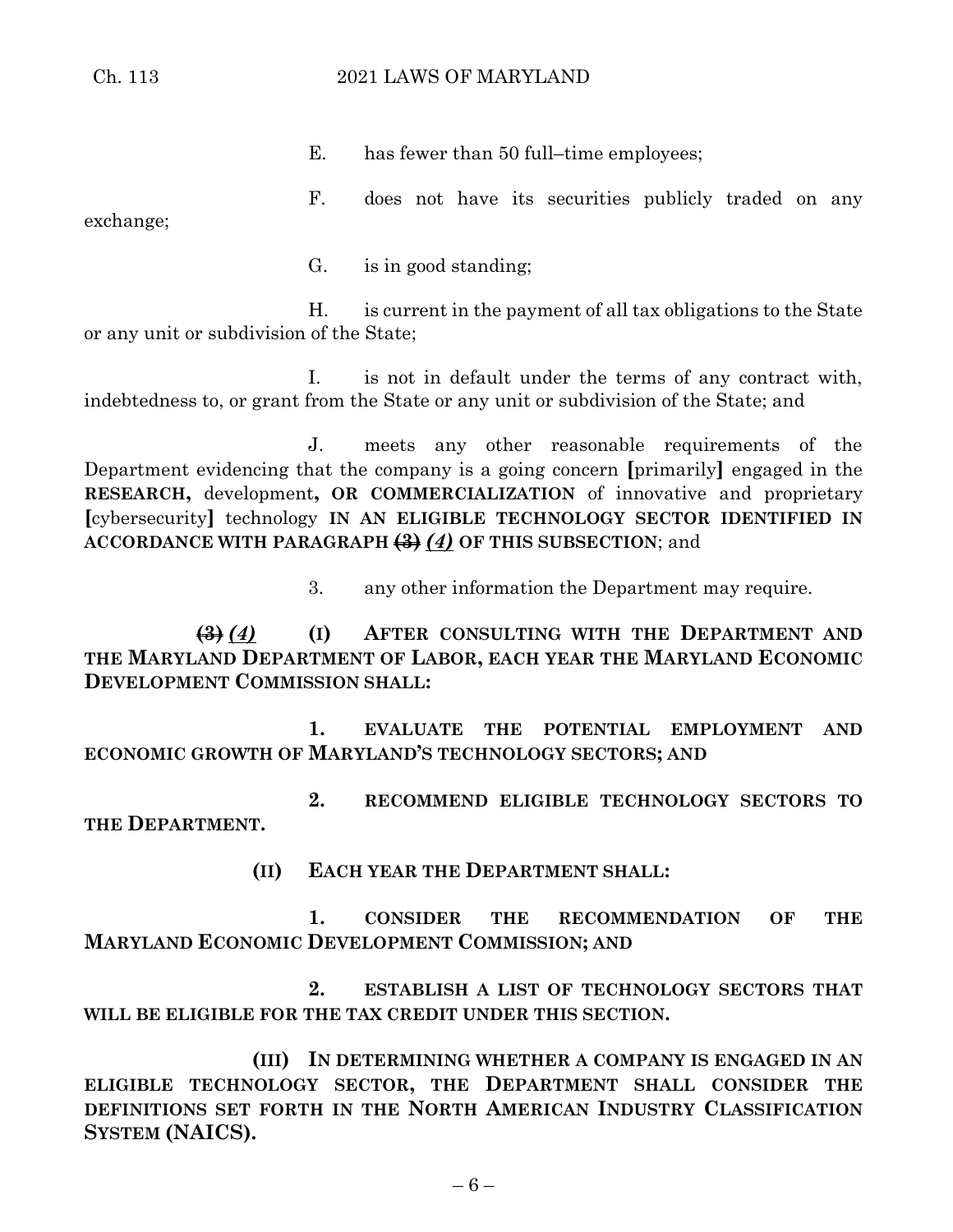(c) (1) The Department shall:

(i) approve all applications that qualify for credits under this section on a first–come, first–served basis; and

(ii) within 30 calendar days of receipt of an application:

1. certify the amount of any approved tax credits to a qualified investor; and

2. determine whether a **[**cybersecurity**] TECHNOLOGY** company qualifies for investments that are eligible for the tax credit under this section.

(2) (i) After the date on which the Department issues an initial tax credit certificate under this section, a qualified investor shall have 30 calendar days to make an investment in a qualified Maryland **[**cybersecurity**] TECHNOLOGY** company under this section.

(ii) Within 10 calendar days after the date on which a qualified investor makes the investment, the qualified investor shall provide to the Department notice and proof of the making of the investment, including:

- 1. the date of the investment;
- 2. the amount invested;

3. proof of the receipt of the invested funds by the qualified Maryland **[**cybersecurity**] TECHNOLOGY** company;

4. a complete description of the nature of the ownership interest in the equity of the qualified Maryland **[**cybersecurity**] TECHNOLOGY** company acquired in consideration of the investment; and

5. any reasonable supporting documentation the Department may require.

(iii) If a qualified investor does not provide the notice and proof of the making of the investment required in subparagraph (ii) of this paragraph within 40 calendar days after the date on which the Department issues an initial tax credit certificate under this section:

1. the Department shall rescind the initial tax credit certificate; and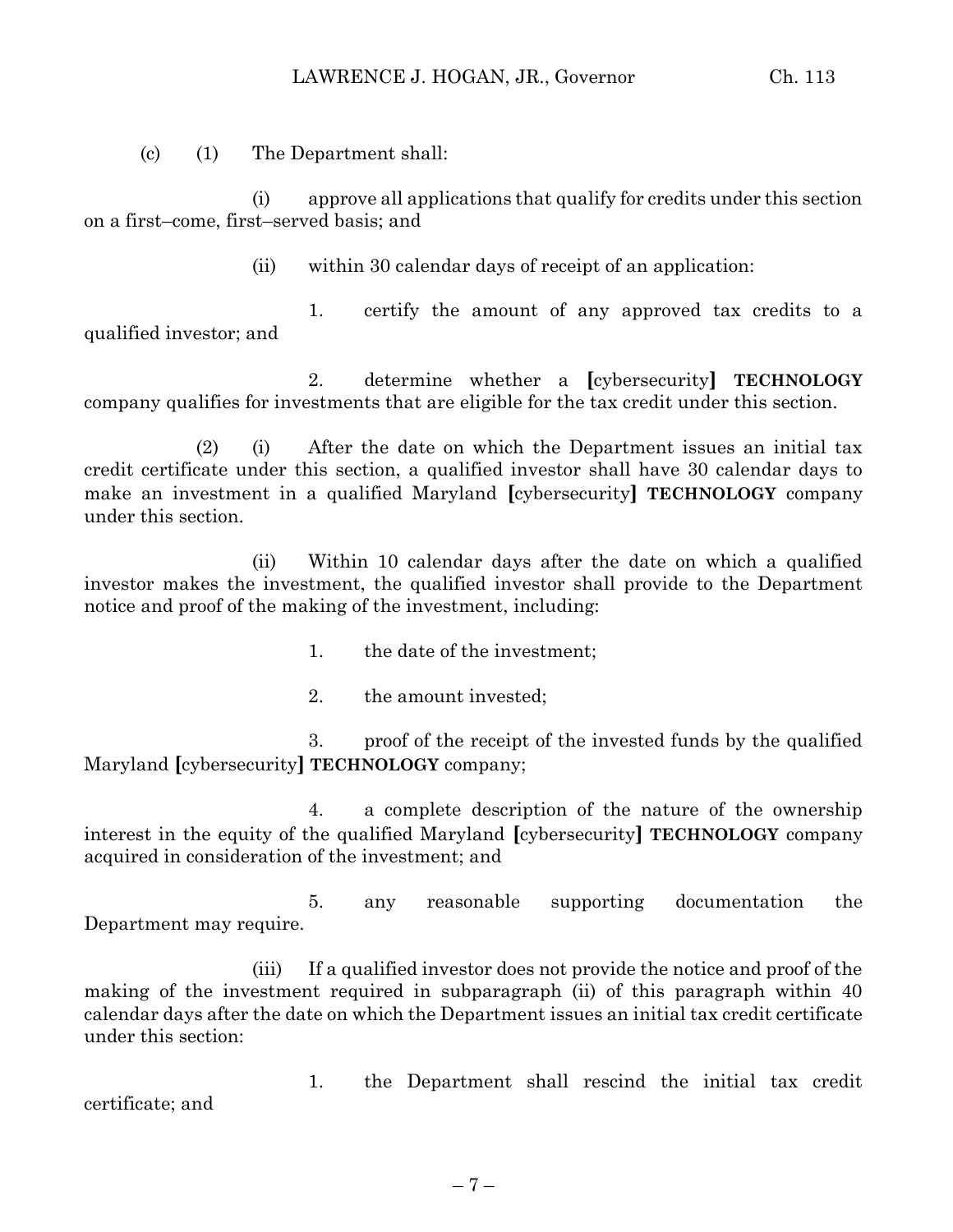2. the credit amount allocated to the rescinded certificate shall revert to the Maryland **[**Cybersecurity**] INNOVATION** Investment Tax Credit Reserve Fund and shall be available in the applicable fiscal year for allocation by the Department to other initial tax credit certificates in accordance with the provisions of this section.

(d) (1) The tax credit allowed in an initial tax credit certificate issued under this section is:

(i) except as provided in item (ii) of this paragraph, 33% of the investment in a qualified Maryland **[**cybersecurity**] TECHNOLOGY** company, not to exceed \$250,000; or

(ii) if a qualified Maryland **[**cybersecurity**] TECHNOLOGY** company is located in Allegany County, Dorchester County, Garrett County, or Somerset County, 50% of the investment in the qualified Maryland **[**cybersecurity**] TECHNOLOGY** company, not to exceed \$500,000.

(2) During any fiscal year, the Secretary may not certify eligibility for tax credits for investments in**:**

**(I)** a single qualified Maryland **[**cybersecurity**] TECHNOLOGY** company that in the aggregate exceed 15% of the total appropriations to the Maryland **[**Cybersecurity**] INNOVATION** Investment Tax Credit Reserve Fund for that fiscal year**; OR**

# **(II) A SINGLE TECHNOLOGY SECTOR THAT IN THE AGGREGATE EXCEED 25% OF THE TOTAL APPROPRIATIONS TO THE MARYLAND INNOVATION INVESTMENT TAX CREDIT RESERVE FUND FOR THAT FISCAL YEAR**.

(3) If the credit allowed under this section in any taxable year exceeds the State income tax for that taxable year, an individual or a corporation may claim a refund in the amount of the excess.

**[**(e) (1) The Department may establish a panel composed of experts in the area of cybersecurity technology.

(2) The Department may establish the panel under service contracts with independent reviewers.

(3) The panel shall assist the Department in its determination as to whether a company is a qualified Maryland cybersecurity company.

(4) A member of the panel is not eligible to receive any benefit, direct or indirect, from the tax credit under this section.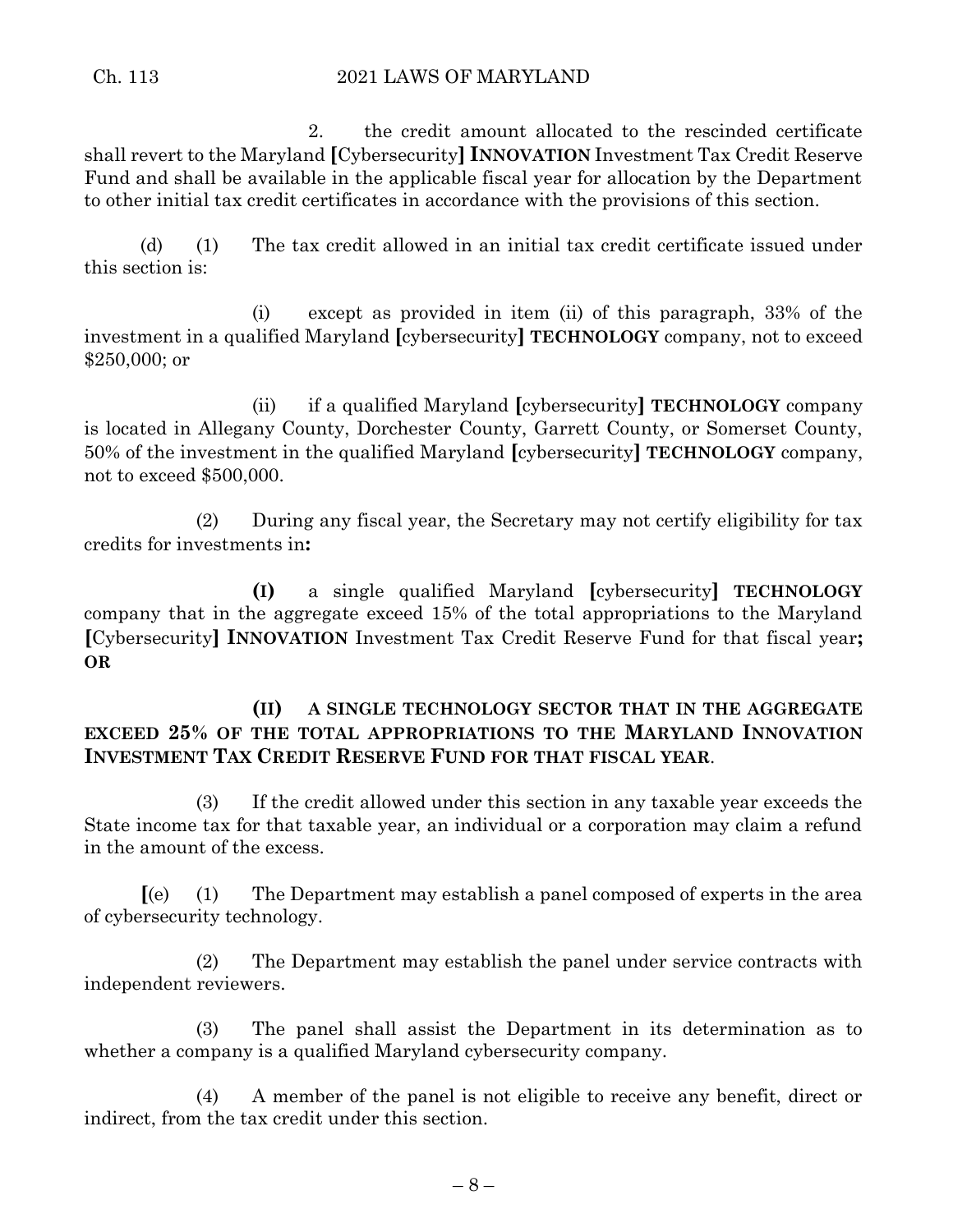(5) (i) Except as provided in subparagraph (ii) of this paragraph, Division II of the State Finance and Procurement Article does not apply to a service that the Department obtains under this section.

(ii) The Department is subject to Title 12, Subtitle 4 of the State Finance and Procurement Article for services the Department obtains under this section.**]**

**[**(f)**] (E)** (1) In this subsection, "Reserve Fund" means the Maryland **[**Cybersecurity**] INNOVATION** Investment Tax Credit Reserve Fund established under paragraph (2) of this subsection.

(2) (i) There is a Maryland **[**Cybersecurity**] INNOVATION** Investment Tax Credit Reserve Fund which is a special continuing, nonlapsing fund that is not subject to § 7–302 of the State Finance and Procurement Article.

(ii) The money in the Reserve Fund shall be invested and reinvested by the Treasurer, and interest and earnings shall be credited to the General Fund.

(iii) The money in the Reserve Fund may be used by the Department to pay the costs of administering the tax credit program under this section.

(3) (i) Subject to the provisions of this subsection, the Secretary shall issue an initial tax credit certificate to a qualified investor for each approved investment in a qualified Maryland **[**cybersecurity**] TECHNOLOGY** company eligible for a tax credit.

(ii) An initial tax credit certificate issued under this subsection shall state the maximum amount of tax credit for which the qualified investor is eligible.

(iii) 1. Except as otherwise provided in this subparagraph, for any fiscal year, the Secretary may not issue initial tax credit certificates for credit amounts in the aggregate totaling more than the amount appropriated to the Reserve Fund for that fiscal year in the State budget as approved by the General Assembly, as reduced by the amount needed to pay the costs of administering the tax credit program under this section.

2. If the aggregate credit amounts under initial tax credit certificates issued in a fiscal year total less than the amount appropriated to the Reserve Fund for that fiscal year, any excess amount shall remain in the Reserve Fund and may be issued under initial tax credit certificates for the next fiscal year.

3. For any fiscal year, if funds are transferred from the Reserve Fund under the authority of any provision of law other than under paragraph (4) of this subsection, the maximum credit amounts in the aggregate for which the Secretary may issue initial tax credit certificates shall be reduced by the amount transferred.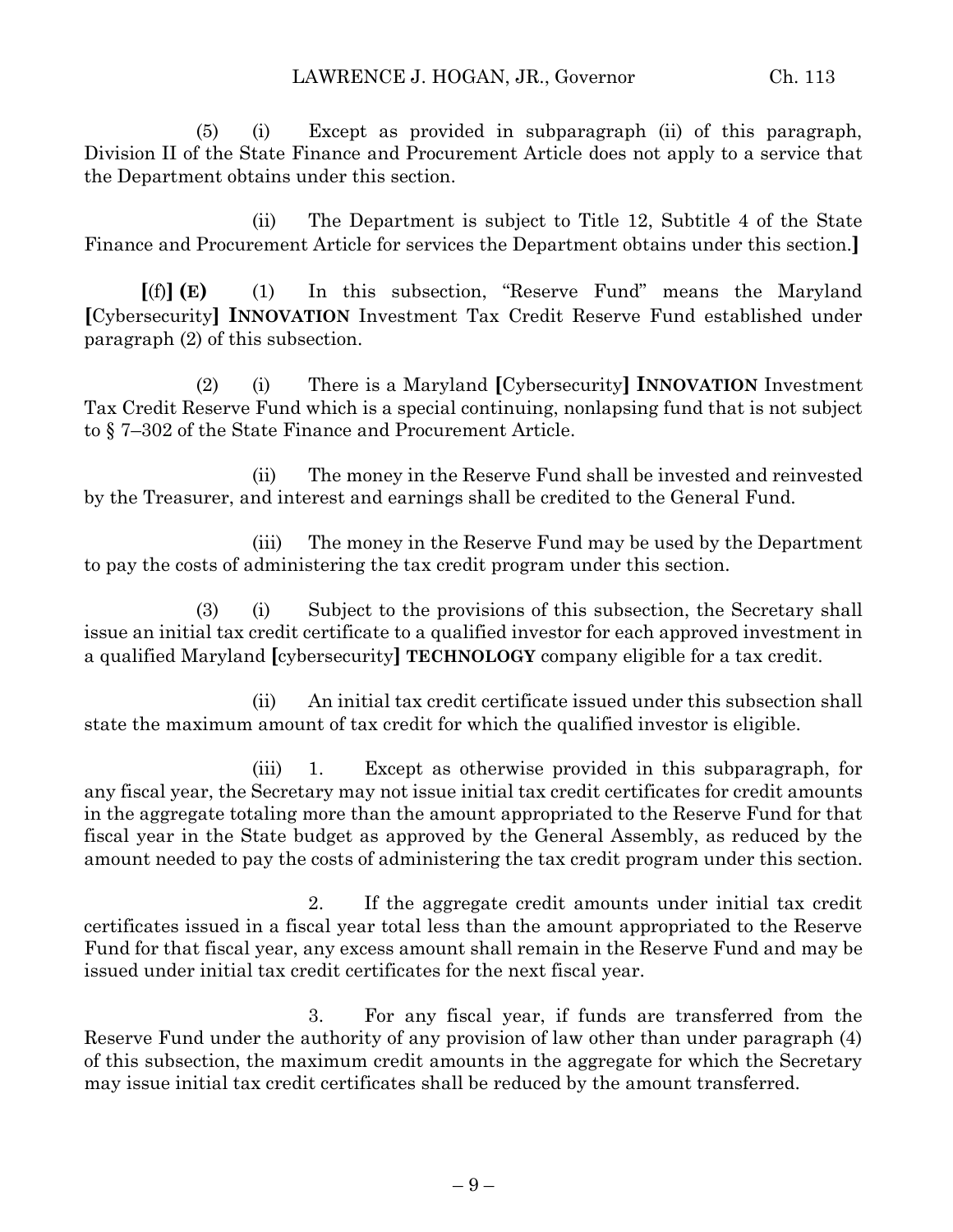(iv) 1. Except as provided in subsubparagraph 2 of this subparagraph, for each fiscal year, the Governor shall include in the budget bill an appropriation of at least \$2,000,000 to the Reserve Fund.

2. In fiscal year 2016, the Governor shall include in the budget bill an appropriation of at least \$1,500,000 to the Reserve Fund.

(v) Notwithstanding the provisions of  $\S 7-213$  of the State Finance and Procurement Article, the Governor may not reduce an appropriation to the Reserve Fund in the State budget as approved by the General Assembly.

(vi) Based on the actual amount of an investment made by a qualified investor, the Secretary shall issue a final tax credit certificate to the qualified investor.

(4) (i) Except as otherwise provided in this paragraph, money appropriated to the Reserve Fund shall remain in the Reserve Fund.

(ii) 1. Within 15 days after the end of each calendar quarter, the Department shall notify the Comptroller as to each final credit certificate issued during the quarter:

A. the maximum credit amount stated in the initial tax credit certificate for the investment in the qualified Maryland **[**cybersecurity**] TECHNOLOGY** company; and

B. the final certified credit amount for the investment in the qualified Maryland **[**cybersecurity**] TECHNOLOGY** company.

2. On notification that an investment has been certified, the Comptroller shall transfer an amount equal to the credit amount stated in the initial tax credit certificate for the investment from the Reserve Fund to the General Fund.

(iii) 1. Periodically, but not more frequently than quarterly, the Department may submit invoices for costs that have been incurred or are anticipated to be incurred in administering the tax credit program under this section.

2. The Comptroller shall transfer money from the Reserve Fund to the Department to pay for costs that have been incurred or are anticipated to be incurred in administering the tax credit program under this section.

**[**(g)**] (F)** (1) The credit claimed under this section shall be recaptured as provided in paragraph (3) of this subsection if within 2 years from the close of the taxable year for which the credit is claimed: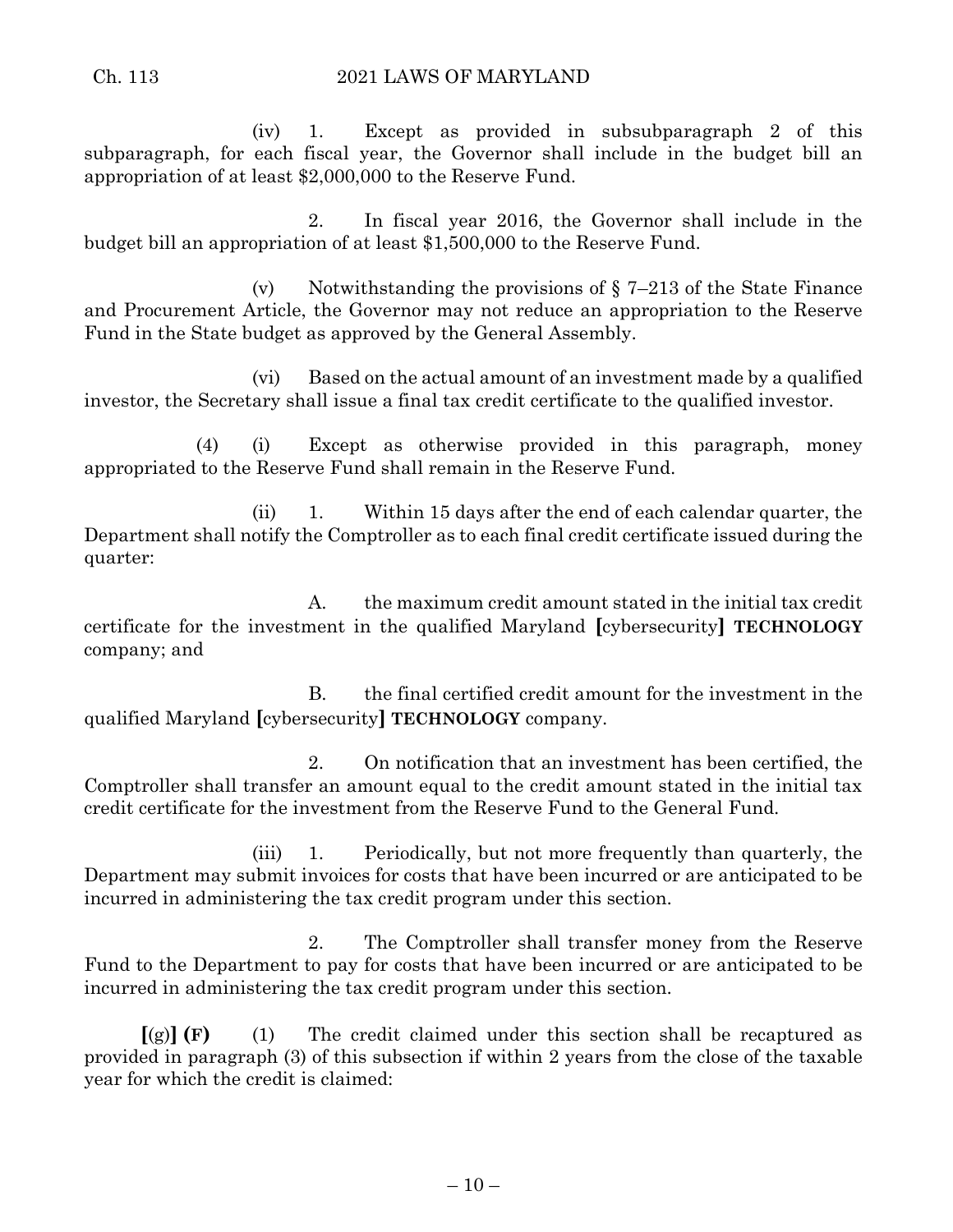(i) the qualified investor sells, transfers, or otherwise disposes of the ownership interest in the qualified Maryland **[**cybersecurity**] TECHNOLOGY** company that gave rise to the credit; or

(ii) the qualified Maryland **[**cybersecurity**] TECHNOLOGY** company that gave rise to the credit:

1. ceases operating as an active business with its headquarters and base of operations in the State; or

2. pays out as dividends or otherwise distributes the equity investment.

(2) The credit claimed under this section shall be recaptured as provided in paragraph (3) of this subsection if, within 4 months of receiving a qualified investment, a qualified Maryland **[**cybersecurity**] TECHNOLOGY** company is not duly organized and existing under the laws of any jurisdiction for the purposes of conducting business for profit.

(3) The amount required to be recaptured under this subsection is the product of multiplying:

(i) the total amount of the credit claimed or, in the case of an event described in paragraph (1)(i) of this subsection, the portion of the credit attributable to the ownership interest disposed of; and

(ii) 1. 100%, if the event requiring recapture of the credit occurs during the taxable year for which the tax credit is claimed;

2. 67%, if the event requiring recapture of the credit occurs during the first year after the close of the taxable year for which the tax credit is claimed; or

3. 33%, if the event requiring recapture of the credit occurs more than 1 year but not more than 2 years after the close of the taxable year for which the tax credit is claimed.

(4) The qualified investor that claimed the credit shall pay the amount to be recaptured as determined under paragraph (3) of this subsection as taxes payable to the State for the taxable year in which the event requiring recapture of the credit occurs.

**[**(h)**] (G)** (1) The Department may revoke its initial or final certification of an approved credit under this section if any representation made in connection with the application for the certification is determined by the Department to have been false.

(2) The revocation may be in full or in part as the Department may determine and, subject to paragraph (3) of this subsection, shall be communicated to the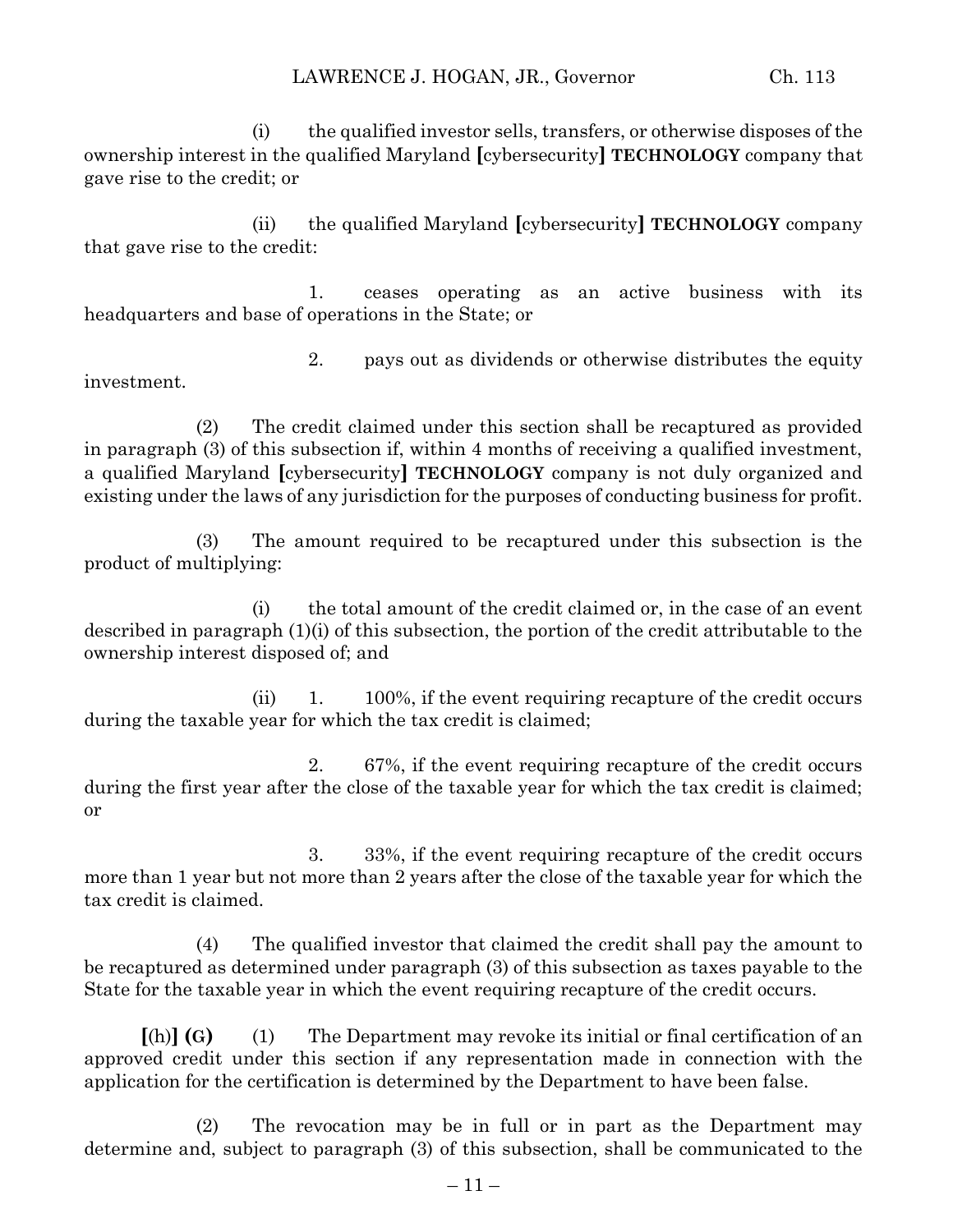qualified investor, the qualified Maryland **[**cybersecurity**] TECHNOLOGY** company, and the Comptroller.

(3) The qualified investor shall have an opportunity to appeal any revocation to the Department prior to notification of the Comptroller.

(4) The Comptroller may make an assessment against the qualified investor to recapture any amount of tax credit that the qualified investor has already claimed.

 $\lbrack \text{ (i)} \rbrack$  **(H)** (1) In accordance with § 2.5–109 of the Economic Development Article, the Department shall submit a report on the initial tax credit certificates awarded under this section for the calendar year.

(2) The report required under paragraph (1) of this subsection shall include for each initial tax credit certificate awarded:

(i) the name of the qualified investor and the amount of credit awarded or allocated to each qualified investor;

(ii) the name and address of the qualified Maryland **[**cybersecurity**] TECHNOLOGY** company that received the investment giving rise to the credit under this section and the county where the qualified Maryland **[**cybersecurity**] TECHNOLOGY** company is located; and

(iii) the dates of receipt and approval by the Department of all applications for initial tax credit certificates.

(3) The report required under paragraph (1) of this subsection shall summarize for the categories of qualified investors:

(i) the total number of applicants for initial tax credit certificates under this section in each calendar year;

(ii) the number of applications for which initial tax credit certificates were issued in each calendar year; and

(iii) the total initial tax credit certificates authorized under this section for all calendar years under this section.

**[**(j)**] (I)** The Department and the Comptroller jointly shall adopt regulations to carry out the provisions of this section and to specify criteria and procedures for application for, approval of, and monitoring continuing eligibility for the tax credit under this section.

## **Chapter 390 of the Acts of 2013, as amended by Chapter 578 of the Acts of 2018**